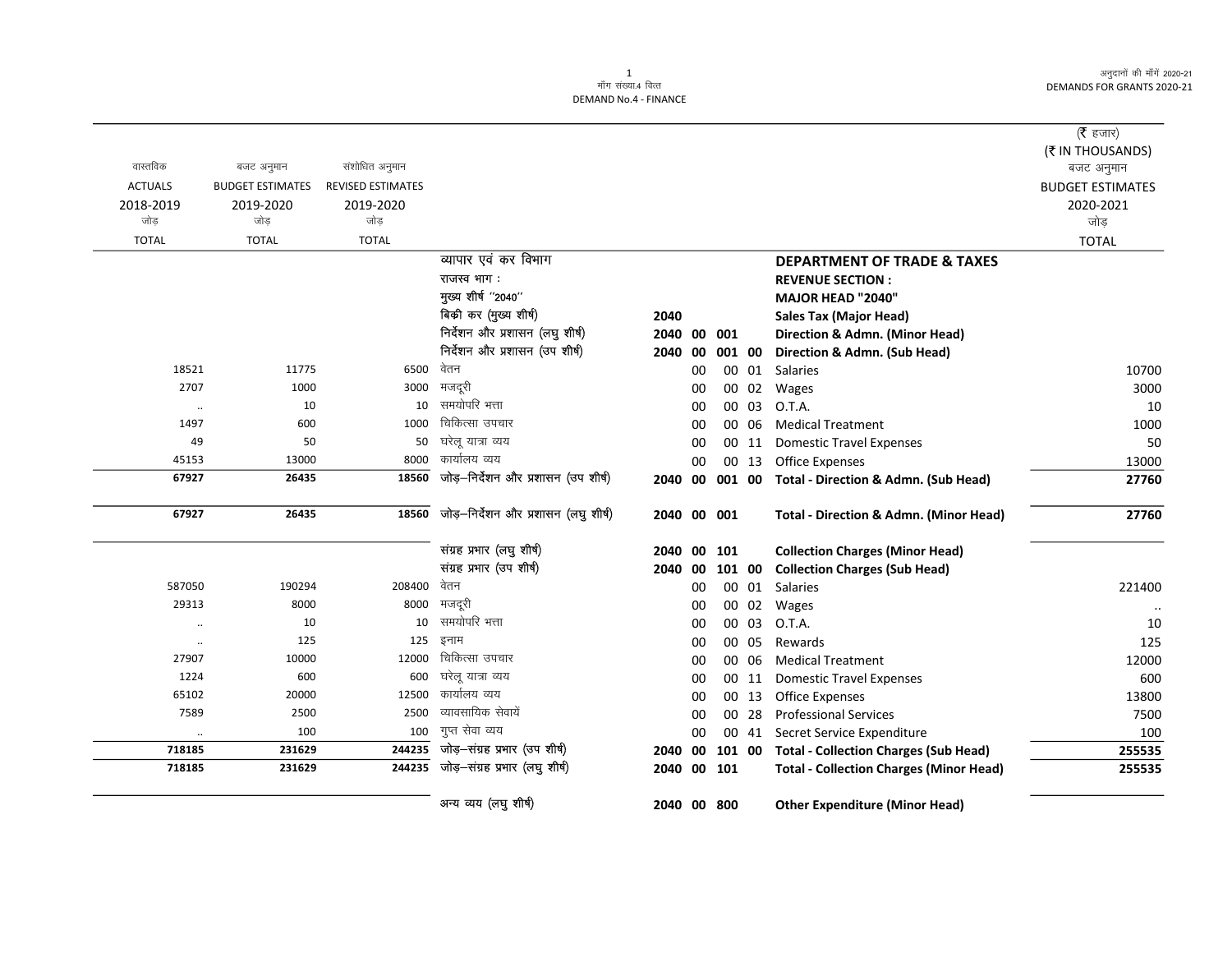$\overline{\phantom{0}}$ 

|                |                         |                          |                                                                                   |                |    |        |       |                                                       | ( $\bar{\tau}$ हजार)    |
|----------------|-------------------------|--------------------------|-----------------------------------------------------------------------------------|----------------|----|--------|-------|-------------------------------------------------------|-------------------------|
|                |                         |                          |                                                                                   |                |    |        |       |                                                       | (₹ IN THOUSANDS)        |
| वास्तविक       | बजट अनुमान              | संशोधित अनुमान           |                                                                                   |                |    |        |       |                                                       | बजट अनुमान              |
| <b>ACTUALS</b> | <b>BUDGET ESTIMATES</b> | <b>REVISED ESTIMATES</b> |                                                                                   |                |    |        |       |                                                       | <b>BUDGET ESTIMATES</b> |
| 2018-2019      | 2019-2020               | 2019-2020                |                                                                                   |                |    |        |       |                                                       | 2020-2021               |
| जोड            | जोड                     | जोड                      |                                                                                   |                |    |        |       |                                                       | जोड                     |
| <b>TOTAL</b>   | <b>TOTAL</b>            | <b>TOTAL</b>             |                                                                                   |                |    |        |       |                                                       | <b>TOTAL</b>            |
|                |                         |                          | कर्मचारियों, दुकानदारों एवं उपभोक्ताओं को<br>वैट का शैक्षणिक प्रशिक्षण (उप शीर्ष) | 2040 00 800 88 |    |        |       | <b>Educational Training of Staff, Dealers and</b>     |                         |
|                |                         |                          |                                                                                   |                |    |        |       | <b>Consumers of Value Added Tax (Sub Head)</b>        |                         |
| 475            |                         |                          | कार्यालय व्यय                                                                     |                | 88 |        | 00 13 | <b>Office Expenses</b>                                |                         |
| 475            |                         |                          | जोड़- कर्मचारियों, दुकानदारों एवं                                                 | 2040 00 800 88 |    |        |       | <b>Total - Educational Training of Staff,</b>         |                         |
|                |                         |                          | उपभोक्ताओं को वैट का शैक्षणिक प्रशिक्षण<br>(उप शीर्ष)                             |                |    |        |       | <b>Dealers and Consumers of Value Added</b>           |                         |
|                |                         |                          |                                                                                   |                |    |        |       | Tax (Sub Head)                                        |                         |
|                |                         |                          | वैट विभाग के प्रशासन में ढांचागत बदलाव                                            | 2040 00 800 81 |    |        |       | <b>Structural changes in VAT Department's</b>         |                         |
|                |                         |                          | (उप शीर्ष)                                                                        |                |    |        |       | administration (Sub Head)                             |                         |
| 91589          | 106765                  | 87900                    | वेतन                                                                              |                | 81 |        | 00 01 | <b>Salaries</b>                                       | 94000                   |
| 18783          | 53200                   | 53200                    | चिकित्सा उपचार                                                                    |                | 81 |        | 00 06 | <b>Medical Treatment</b>                              | 53200                   |
| 210            | 300                     | 300                      | घरेलू यात्रा व्यय                                                                 |                | 81 |        | 00 11 | <b>Domestic Travel Expenses</b>                       | 300                     |
|                | 200                     | 200                      | विदेश यात्रा व्यय                                                                 |                | 81 |        | 00 12 | <b>Foreign Travel Expenses</b>                        | 200                     |
| 110582         | 160465                  | 141600                   | जोड़-वैट विभाग के प्रशासन में ढांचागत                                             |                |    |        |       | 2040 00 800 81 Total - Structural changes in VAT      | 147700                  |
|                |                         |                          | बदलाव (उप शीर्ष)                                                                  |                |    |        |       | <b>Department's administration (Sub Head)</b>         |                         |
|                |                         |                          | कम्प्यूटरीकरण प्रणाली (उप शीषे)                                                   | 2040 00        |    | 800 80 |       | <b>Computerisation System (Sub Head)</b>              |                         |
| 23785          | 40031                   | 18000                    | वेतन                                                                              |                | 80 |        | 00 01 | Salaries                                              | 27000                   |
| 32239          | 40000                   | 42000                    | मजदूरी                                                                            |                | 80 |        | 00 02 | Wages                                                 | 42000                   |
| 3023           | 4000                    | 4000                     | चिकित्सा उपचार                                                                    |                | 80 |        | 00 06 | <b>Medical Treatment</b>                              | 4000                    |
| 15             | 200                     | 200                      | घरेलू यात्रा व्यय                                                                 |                | 80 |        | 00 11 | <b>Domestic Travel Expenses</b>                       | 200                     |
| 37113          | 200000                  | 107500                   | कार्यालय व्यय                                                                     |                | 80 |        | 00 13 | Office Expenses                                       | 120000                  |
| 96175          | 284231                  | 171700                   | जोड़-कम्प्यूटरीकरण प्रणाली (उप शीर्ष)                                             | 2040           | 00 |        |       | 800 80 Total - Computerisation System (Sub Head)      | 193200                  |
|                |                         |                          | उपयोगकर्ता प्रभार - जी एस टी एन (उप<br>शीर्ष)                                     |                |    |        |       | 2040 00 800 76 User Charges - GSTN (Sub Head)         |                         |
| 95300          |                         |                          | अंशदान                                                                            |                | 76 |        |       | 00 32 Contribution                                    |                         |
| 95300          | $\ddotsc$               |                          | जोड़— उपयोगकर्ता प्रभार — जी एस टी<br>एन (उप शीर्ष)                               |                |    |        |       | 2040 00 800 76 Total - User Charges - GSTN (Sub Head) |                         |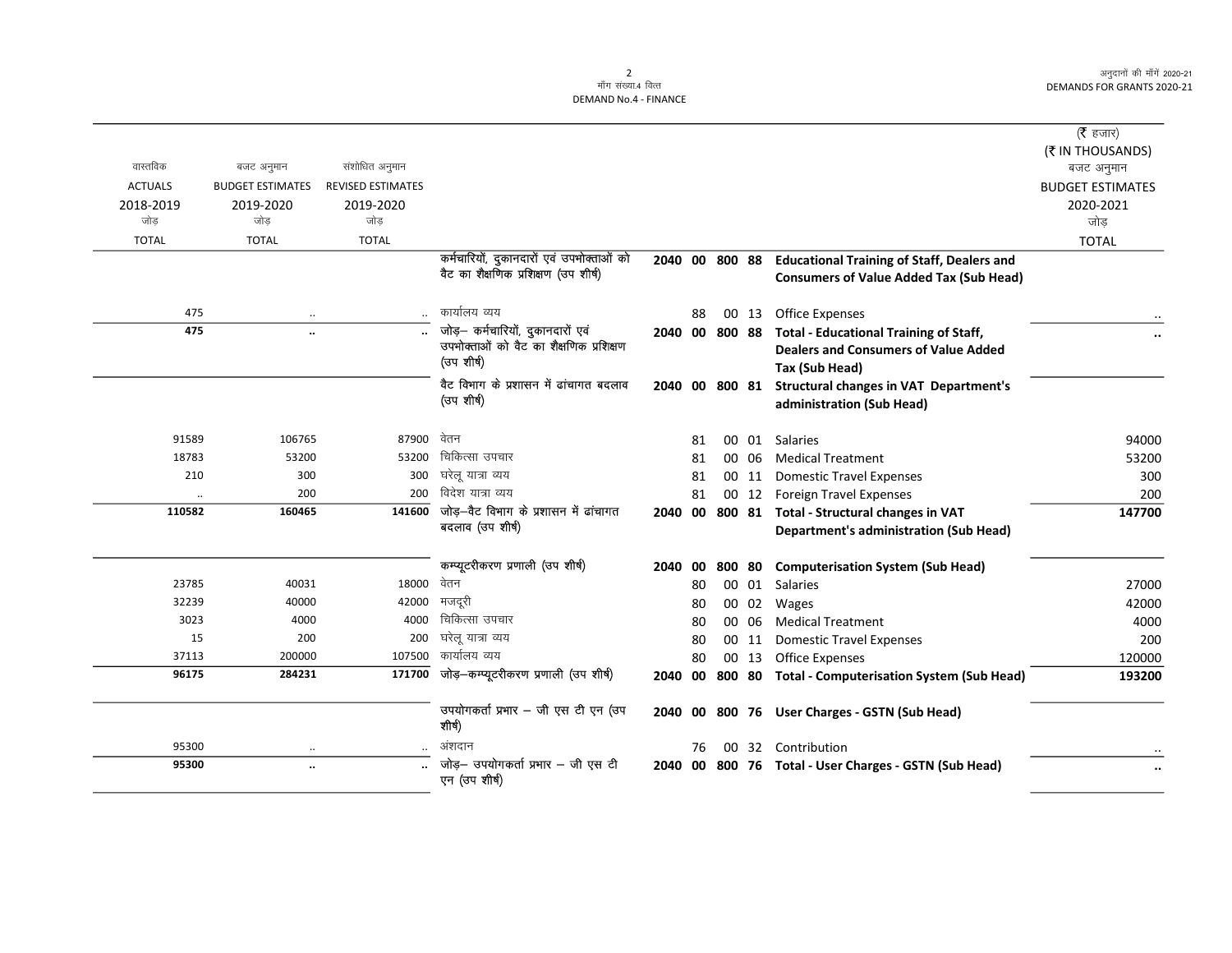|                      |                         |                          |                                      |         |    |             |        |                                                   | ( <b>रै</b> हजार)       |
|----------------------|-------------------------|--------------------------|--------------------------------------|---------|----|-------------|--------|---------------------------------------------------|-------------------------|
|                      |                         |                          |                                      |         |    |             |        |                                                   | (₹ IN THOUSANDS)        |
| वास्तविक             | बजट अनुमान              | संशोधित अनुमान           |                                      |         |    |             |        |                                                   | बजट अनुमान              |
| <b>ACTUALS</b>       | <b>BUDGET ESTIMATES</b> | <b>REVISED ESTIMATES</b> |                                      |         |    |             |        |                                                   | <b>BUDGET ESTIMATES</b> |
| 2018-2019            | 2019-2020               | 2019-2020                |                                      |         |    |             |        |                                                   | 2020-2021               |
| जोड                  | जोड                     | जोड                      |                                      |         |    |             |        |                                                   | जोड                     |
| <b>TOTAL</b>         | <b>TOTAL</b>            | <b>TOTAL</b>             |                                      |         |    |             |        |                                                   | <b>TOTAL</b>            |
| 302532               | 444696                  | 313300                   | जोड़-अन्य व्यय (लघु शीर्ष)           |         |    | 2040 00 800 |        | <b>Total - Other Expenditure (Minor Head)</b>     | 340900                  |
| 1088644              | 702760                  | 576095                   | जोड़-मुख्य शीर्ष "2040"              | 2040    |    |             |        | <b>TOTAL - MAJOR HEAD"2040"</b>                   | 624195                  |
|                      |                         |                          | मुख्य शीर्ष "2043"                   |         |    |             |        | MAJOR HEAD "2043"                                 |                         |
|                      |                         |                          | राज्य माल और सेवा कर के तहत संग्रह   | 2043    |    |             |        | <b>Collection Charges under State Goods &amp;</b> |                         |
|                      |                         |                          | प्रभार (मुख्य शीर्ष)                 |         |    |             |        | <b>Services Tax (Major Head)</b>                  |                         |
|                      |                         |                          | निर्देशन और प्रशासन (लघु शीर्ष)      | 2043    | 00 | 001         |        | Direction & Admn. (Minor Head)                    |                         |
|                      |                         |                          | निर्देशन और प्रशासन (उप शीर्ष)       | 2043    | 00 |             | 001 98 | Direction & Admn. (Sub Head)                      |                         |
| $\cdot$              | 35388                   | 19500                    | वेतन                                 |         | 98 |             |        | 00 01 Salaries                                    | 20800                   |
|                      | 3000                    | 3000                     | मजदूरी                               |         | 98 |             | 00 02  | Wages                                             | 3000                    |
|                      | 40                      | 40                       | समयोपरि भत्ता                        |         | 98 |             | 00 03  | O.T.A.                                            | 40                      |
| $\cdot$              | 1900                    | 1900                     | चिकित्सा उपचार                       |         | 98 |             | 00 06  | <b>Medical Treatment</b>                          | 1900                    |
| $\ddotsc$            | 150                     | 150                      | घरेलू यात्रा व्यय                    |         | 98 |             | 00 11  | <b>Domestic Travel Expenses</b>                   | 150                     |
| $\ddotsc$            | 50000                   | 50000                    | कार्यालय व्यय                        |         | 98 |             | 00 13  | <b>Office Expenses</b>                            | 40000                   |
| $\ddot{\phantom{0}}$ | 90478                   | 74590                    | जोड़-निर्देशन और प्रशासन (उप शीर्ष)  | 2043    | 00 | 001 98      |        | Total - Direction & Admn. (Sub Head)              | 65890                   |
| $\ddotsc$            | 90478                   | 74590                    | जोड़-निर्देशन और प्रशासन (लघु शीर्ष) |         |    | 2043 00 001 |        | <b>Total - Direction &amp; Admn. (Minor Head)</b> | 65890                   |
|                      |                         |                          | संग्रह प्रभार (लघु शीर्ष)            | 2043    | 00 | 101         |        | <b>Collection Charges (Minor Head)</b>            |                         |
|                      |                         |                          | संग्रह प्रभार (उप शीर्ष)             | 2043    | 00 |             | 101 98 | <b>Collection Charges (Sub Head)</b>              |                         |
| $\ddotsc$            | 570747                  | 380000                   | वेतन                                 |         | 98 |             | 00 01  | Salaries                                          | 432800                  |
| $\ddot{\phantom{a}}$ | 25000                   | 25000                    | मजदूरी                               |         | 98 |             | 00 02  | Wages                                             | 26000                   |
| $\ddotsc$            | 40                      | 40                       | समयोपरि भत्ता                        |         | 98 |             | 00 03  | O.T.A.                                            | 40                      |
| $\cdot$              | 375                     | 375                      | इनाम                                 |         | 98 |             | 00 05  | Rewards                                           | 375                     |
| $\cdot$              | 40000                   | 40000                    | चिकित्सा उपचार                       |         | 98 |             | 00 06  | <b>Medical Treatment</b>                          | 40000                   |
| $\ddot{\phantom{0}}$ | 1900                    | 1200                     | घरेलू यात्रा व्यय                    |         | 98 |             | 00 11  | <b>Domestic Travel Expenses</b>                   | 1500                    |
| $\ddot{\phantom{a}}$ | 80000                   | 30000                    | कार्यालय व्यय                        |         | 98 |             | 00 13  | <b>Office Expenses</b>                            | 60000                   |
|                      | 11000                   | 6000                     | व्यावसायिक सेवायें                   |         | 98 |             | 00 28  | <b>Professional Services</b>                      | 2000                    |
|                      | 400                     | 400                      | गुप्त सेवा व्यय                      |         | 98 |             |        | 00 41 Secret Service Expenditure                  | 400                     |
|                      |                         |                          | अन्य प्रभार                          |         | 98 |             |        | 00 50 Other Charges                               |                         |
| $\ddotsc$            | $\cdot$ .               |                          |                                      | स्वीकृत |    |             |        | Voted                                             |                         |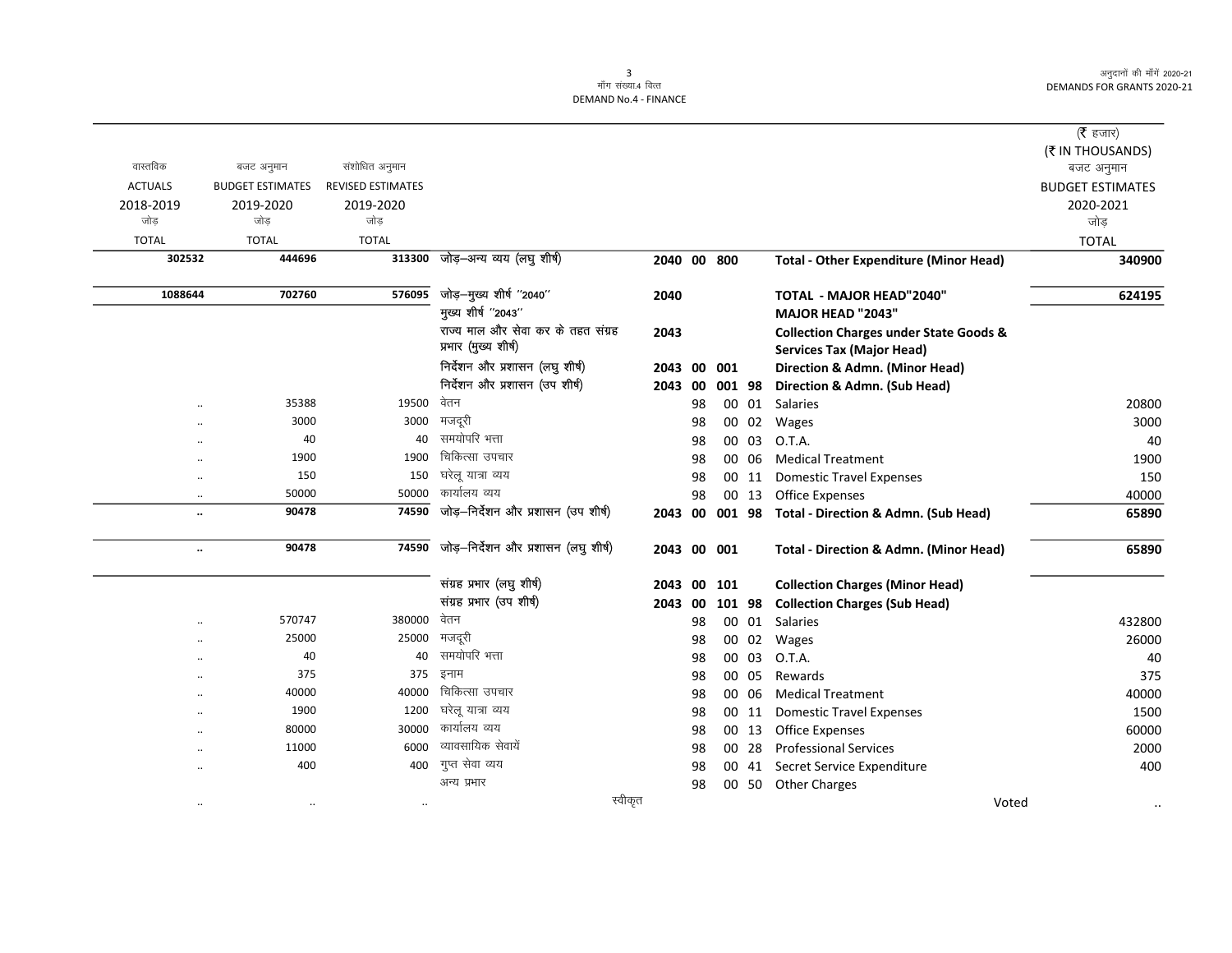|                |                                |                          |                                                                                                    |         |    |                 |       |                                                                                                                | ( $\bar{\tau}$ हजार)                  |
|----------------|--------------------------------|--------------------------|----------------------------------------------------------------------------------------------------|---------|----|-----------------|-------|----------------------------------------------------------------------------------------------------------------|---------------------------------------|
| वास्तविक       | बजट अनुमान                     | संशोधित अनुमान           |                                                                                                    |         |    |                 |       |                                                                                                                | (₹ IN THOUSANDS)                      |
| <b>ACTUALS</b> | <b>BUDGET ESTIMATES</b>        | <b>REVISED ESTIMATES</b> |                                                                                                    |         |    |                 |       |                                                                                                                | बजट अनुमान<br><b>BUDGET ESTIMATES</b> |
| 2018-2019      | 2019-2020                      | 2019-2020                |                                                                                                    |         |    |                 |       |                                                                                                                | 2020-2021                             |
| जोड            | जोड                            | जोड                      |                                                                                                    |         |    |                 |       |                                                                                                                | जोड                                   |
| <b>TOTAL</b>   | <b>TOTAL</b>                   | <b>TOTAL</b>             |                                                                                                    |         |    |                 |       |                                                                                                                | <b>TOTAL</b>                          |
|                | 1000<br>$\ldots$               | 1000                     | भारित                                                                                              |         |    |                 |       | Charged                                                                                                        | 1000                                  |
|                | 730462<br>$\ldots$             | 484015                   | जोड़—संग्रह प्रभार (उप शीर्ष)                                                                      |         |    |                 |       | 2043 00 101 98 Total - Collection Charges (Sub Head)                                                           | 564115                                |
|                | 729462<br>$\ddotsc$            | 483015                   | स्वीकृत                                                                                            |         |    |                 |       | <b>Voted</b>                                                                                                   | 563115                                |
|                | 1000<br>$\cdots$               | 1000                     | भारित                                                                                              |         |    |                 |       | Charged                                                                                                        | 1000                                  |
|                |                                |                          | उपयोगकर्ता प्रभार - जी एस टी एन (उप<br>शीर्ष)                                                      |         |    |                 |       | 2043 00 101 97 User Charges - GSTN (Sub Head)                                                                  |                                       |
|                | 1000<br>$\ddotsc$              | 1000                     | व्यावसायिक सेवायें                                                                                 |         | 97 | 00 <sup>1</sup> | -28   | <b>Professional Services</b>                                                                                   | 1000                                  |
|                | 200000<br>$\ddotsc$            | 190000                   | अंशदान                                                                                             |         | 97 |                 |       | 00 32 Contribution                                                                                             | 180000                                |
|                | 201000<br>$\ddot{\phantom{0}}$ | 191000                   | जोड़– उपयोगकर्ता प्रभार – जी एस टी<br>एन (उप शीर्ष)                                                | 2043 00 |    |                 |       | 101 97 Total - User Charges - GSTN (Sub Head)                                                                  | 181000                                |
|                |                                |                          | डीजीएसटी की राशि की प्रतिपूर्ति (उप शीर्ष)                                                         | 2043 00 |    |                 |       | 101 96 Reimbursement of amount of DGST (Sub<br>Head)                                                           |                                       |
|                | $\ddotsc$<br>$\ddotsc$         | 10000                    | अन्य प्रभार                                                                                        |         | 96 |                 |       | 00 50 Other Charges                                                                                            | 10000                                 |
|                | $\ddotsc$<br>$\ldots$          |                          | 10000 जोड़- डीजीएसटी की राशि की प्रतिपूर्ति                                                        |         |    | 2043 00 101 96  |       | <b>Total - Reimbursement of amount of DGST</b>                                                                 | 10000                                 |
|                |                                |                          | (उप शीर्ष)                                                                                         |         |    |                 |       | (Sub Head)                                                                                                     |                                       |
|                |                                |                          | कर नीति निर्धारण में सहायता के लिए<br>सलाहकारों द्वारा अध्ययन (उप शीर्ष)                           |         |    | 2043 00 101 95  |       | <b>Studies by Consultants as aid to Tax Policy</b><br>formulation (Sub Head)                                   |                                       |
|                |                                |                          | व्यावसायिक सेवायें                                                                                 |         | 95 |                 | 00 28 | <b>Professional Services</b>                                                                                   | 1000                                  |
|                | $\ddot{\phantom{a}}$           |                          | जोड़- कर नीति निर्धारण में सहायता के<br>लिए सलाहकारों द्वारा अध्ययन (उप शीर्ष)                     |         |    |                 |       | 2043 00 101 95 Total - Studies by Consultants as aid to Tax<br><b>Policy formulation (Sub Head)</b>            | 1000                                  |
|                |                                |                          | कर्मचारियों, दुकानदारों एवं उपभोक्ताओं को<br>वस्तु एवं सेवा कर का शैक्षणिक प्रशिक्षण<br>(उप शीर्ष) |         |    | 2043 00 101 94  |       | <b>Educational Training of Staff, Dealers and</b><br><b>Consumers of Goods &amp; Service Tax (Sub</b><br>Head) |                                       |
|                |                                |                          | कार्यालय व्यय                                                                                      |         | 94 |                 | 00 13 | <b>Office Expenses</b>                                                                                         | 2500                                  |
|                | $\ldots$<br>$\ddotsc$          |                          | जोड़- कर्मचारियों, दुकानदारों एवं                                                                  | 2043 00 |    | 101 94          |       | <b>Total - Educational Training of Staff,</b>                                                                  | 2500                                  |
|                |                                |                          | उपभोक्ताओं को वस्तु एवं सेवा कर का<br>शैक्षणिक प्रशिक्षण (उप शीर्ष)                                |         |    |                 |       | Dealers and Consumers of Goods &                                                                               |                                       |
|                |                                |                          |                                                                                                    |         |    |                 |       | <b>Service Tax (Sub Head)</b>                                                                                  |                                       |
|                |                                |                          | वस्तु एवं सेवा कर प्रणाली को लागू करना<br>(उप शीर्ष)                                               |         |    | 2043 00 101 93  |       | <b>Implementation of Goods &amp; Service Tax</b><br>System (Sub Head)                                          |                                       |
|                |                                |                          |                                                                                                    |         |    |                 |       |                                                                                                                |                                       |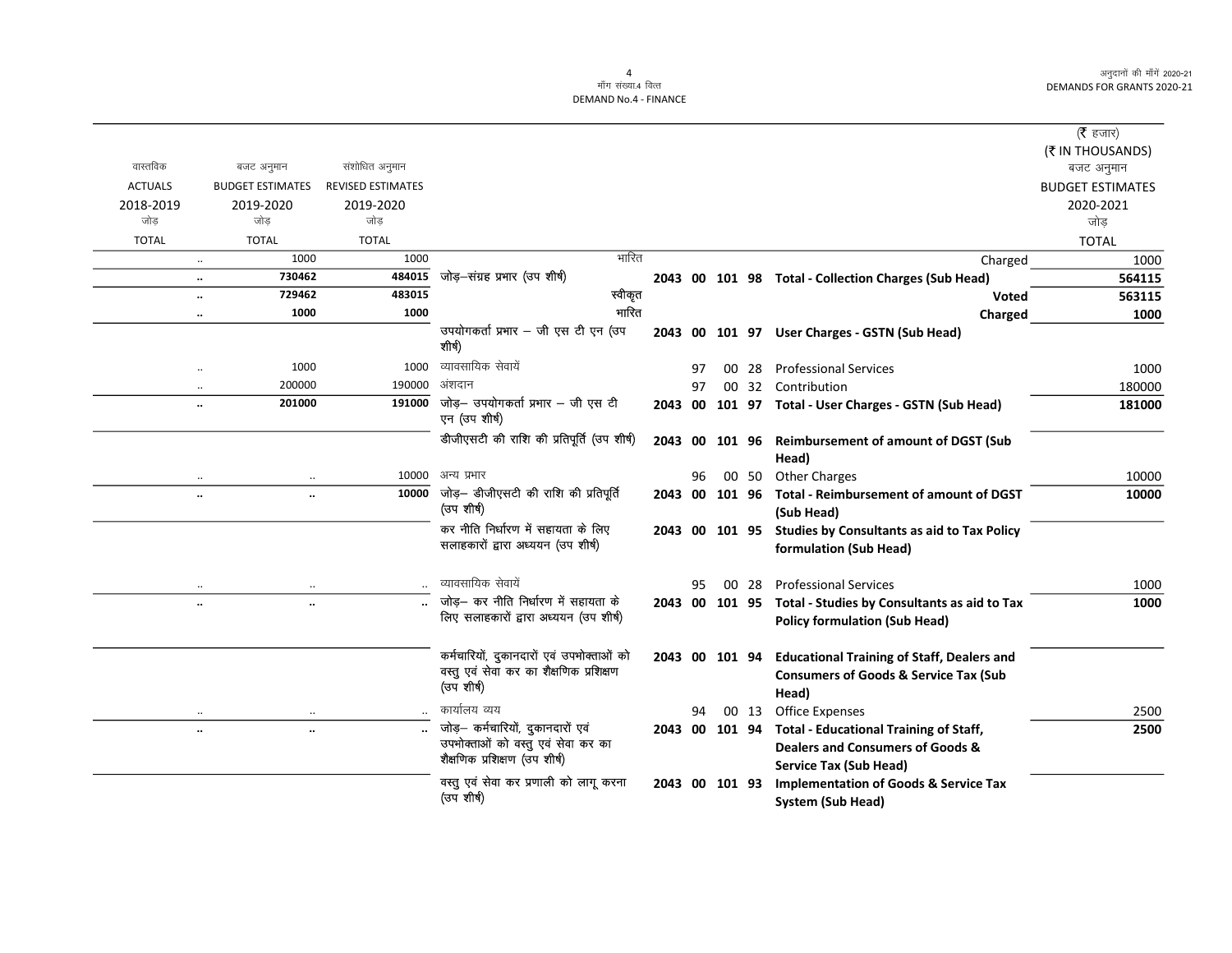| (रै हजार)               |                                                      |                |    |             |                                                                  |                          |                         |                      |
|-------------------------|------------------------------------------------------|----------------|----|-------------|------------------------------------------------------------------|--------------------------|-------------------------|----------------------|
| (₹ IN THOUSANDS)        |                                                      |                |    |             |                                                                  |                          |                         |                      |
| बजट अनुमान              |                                                      |                |    |             |                                                                  | संशोधित अनुमान           | बजट अनुमान              | वास्तविक             |
| <b>BUDGET ESTIMATES</b> |                                                      |                |    |             |                                                                  | <b>REVISED ESTIMATES</b> | <b>BUDGET ESTIMATES</b> | <b>ACTUALS</b>       |
| 2020-2021               |                                                      |                |    |             |                                                                  | 2019-2020                | 2019-2020               | 2018-2019            |
| जोड                     |                                                      |                |    |             |                                                                  | जोड                      | जोड                     | जोड                  |
| <b>TOTAL</b>            |                                                      |                |    |             |                                                                  | <b>TOTAL</b>             | <b>TOTAL</b>            | <b>TOTAL</b>         |
| 5000                    | <b>Office Expenses</b>                               | 00 13          | 93 |             | कार्यालय व्यय                                                    |                          | $\ldots$                |                      |
| 5000                    | <b>Total - Implementation of Goods &amp; Service</b> | 00 101 93      |    | 2043        | जोड़- वस्तु एवं सेवा कर प्रणाली को लागू                          |                          | $\ddotsc$               | $\ldots$             |
|                         | Tax System (Sub Head)                                |                |    |             | करना (उप शीर्ष)                                                  |                          |                         |                      |
| 763615                  | <b>Total - Collection Charges (Minor Head)</b>       |                |    | 2043 00 101 | जोड़-संग्रह प्रभार (लघु शीर्ष)                                   | 685015                   | 931462                  | $\ldots$             |
| 762615                  | <b>Voted</b>                                         |                |    |             | स्वीकृत                                                          | 684015                   | 930462                  | $\ldots$             |
| 1000                    | Charged                                              |                |    |             | गारित                                                            | 1000                     | 1000                    | $\ldots$             |
|                         | <b>Interest Paid on delayed refunds of SGST</b>      |                |    | 2043 00 102 | एसजीएसटी के विलंबित प्रतिदाय पर ब्याज                            |                          |                         |                      |
|                         | (Minor Head)                                         |                |    |             | भुगतान (लघु शीर्ष)                                               |                          |                         |                      |
|                         | Interest Paid on delayed refunds of SGST             | 00 102 98      |    | 2043        | एसजीएसटी के विलंबित प्रतिदाय पर ब्याज                            |                          |                         |                      |
|                         | (Sub Head)                                           |                |    |             | भुगतान (उप शीर्ष)                                                |                          |                         |                      |
| 3000                    | <b>Other Charges</b>                                 | 00 50          | 98 |             | अन्य प्रभार                                                      | 2500                     | 1000                    |                      |
| 3000                    | Total - Interest Paid on delayed refunds of          | 2043 00 102 98 |    |             | जोड़-एसजीएसटी के विलंबित प्रतिदाय पर                             | 2500                     | 1000                    | $\ddot{\phantom{a}}$ |
|                         | SGST (Sub Head)                                      |                |    |             | ब्याज भुगतान (उप शीर्ष)                                          |                          |                         |                      |
|                         |                                                      |                |    |             |                                                                  |                          |                         |                      |
| 3000                    | Total - Interest Paid on delayed refunds of          |                |    | 2043 00 102 | जोड़-एसजीएसटी के विलंबित प्रतिदाय पर<br>ब्याज भुगतान (लघु शीर्ष) | 2500                     | 1000                    | $\ddot{\phantom{a}}$ |
|                         | <b>SGST (Minor Head)</b>                             |                |    |             |                                                                  |                          |                         |                      |
| 832505                  | <b>TOTAL - MAJOR HEAD"2043"</b>                      |                |    | 2043        | जोड़—मुख्य शीर्ष "2043"                                          | 762105                   | 1022940                 | $\ldots$             |
| 831505                  | <b>Voted</b>                                         |                |    |             | स्वीकृत                                                          | 761105                   | 1021940                 | $\ddot{\phantom{a}}$ |
| 1000                    | Charged                                              |                |    |             | भारित                                                            | 1000                     | 1000                    | $\ddotsc$            |
| 1456700                 | <b>TOTAL - REVENUE SECTION</b>                       |                |    |             | जोड़–राजस्व भाग                                                  | 1338200                  | 1725700                 | 1088644              |
| 1455700                 | <b>Voted</b>                                         |                |    |             | स्वीकृत                                                          | 1337200                  | 1724700                 | 1088644              |
| 1000                    | Charged                                              |                |    |             | भारित                                                            | 1000                     | 1000                    |                      |
|                         | <b>CAPITAL SECTION:</b>                              |                |    |             | पूँजी भाग :                                                      |                          |                         |                      |
|                         | <b>MAJOR HEAD "4059"</b>                             |                |    |             | मुख्य शीर्ष "4059"                                               |                          |                         |                      |
|                         | Capital outlay on public works (Major                |                |    | 4059        | लोक निर्माण कार्यों पर पूंजीगत परिव्यय                           |                          |                         |                      |
|                         | Head)                                                |                |    |             | (मुख्य शीर्ष)                                                    |                          |                         |                      |
|                         | <b>Office Building (Sub Major Head)</b>              |                |    | 4059 01     | कार्यालय भवन (उप मुख्य शीर्ष)                                    |                          |                         |                      |
|                         | <b>Construction (Minor Head)</b>                     |                |    | 4059 01 051 | निर्माण (लघु शीर्ष)                                              |                          |                         |                      |
|                         |                                                      |                |    |             |                                                                  |                          |                         |                      |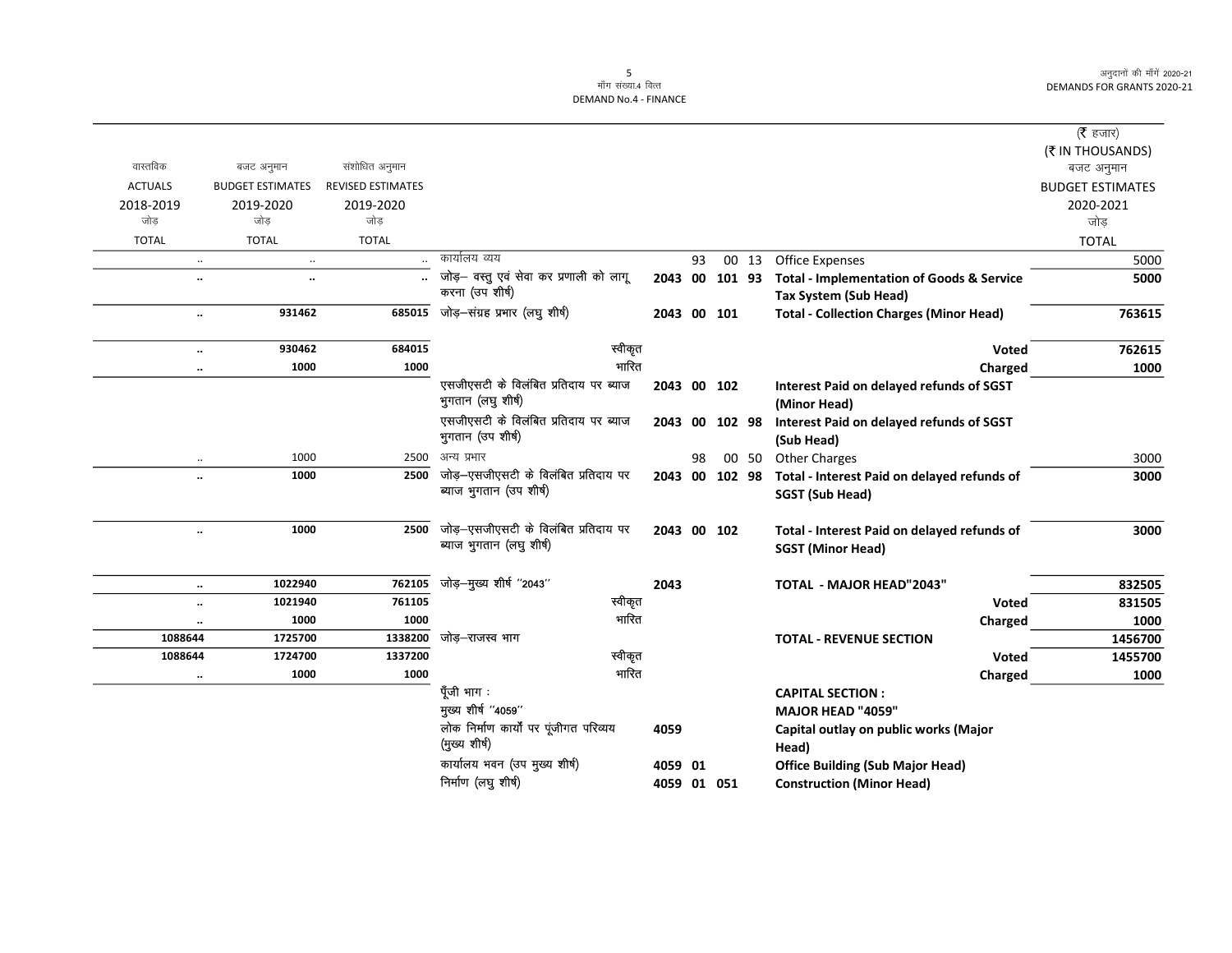|                |                         |                          |                                                         |             |    |        |       |                                                                    | ( <b>रै</b> हजार)       |
|----------------|-------------------------|--------------------------|---------------------------------------------------------|-------------|----|--------|-------|--------------------------------------------------------------------|-------------------------|
|                |                         |                          |                                                         |             |    |        |       |                                                                    | (₹ IN THOUSANDS)        |
| वास्तविक       | बजट अनुमान              | संशोधित अनुमान           |                                                         |             |    |        |       |                                                                    | बजट अनुमान              |
| <b>ACTUALS</b> | <b>BUDGET ESTIMATES</b> | <b>REVISED ESTIMATES</b> |                                                         |             |    |        |       |                                                                    | <b>BUDGET ESTIMATES</b> |
| 2018-2019      | 2019-2020               | 2019-2020                |                                                         |             |    |        |       |                                                                    | 2020-2021               |
| जोड            | जोड                     | जोड                      |                                                         |             |    |        |       |                                                                    | जोड                     |
| <b>TOTAL</b>   | <b>TOTAL</b>            | <b>TOTAL</b>             |                                                         |             |    |        |       |                                                                    | <b>TOTAL</b>            |
|                |                         |                          | व्यापार एवं कर एनैक्सी भवन (उप शीर्ष)                   |             |    |        |       | 4059 01 051 86 Trade & Taxes Annexe Building (Sub Head)            |                         |
| $\ddotsc$      | 15000                   | 15000                    | बड़े निर्माण कार्य                                      |             | 86 |        | 00 53 | Major Works                                                        | 5000                    |
| $\ldots$       | 15000                   |                          | $15000$ जोड़-व्यापार एवं कर एनैक्सी भवन (उप<br>शीर्ष)   |             |    |        |       | 4059 01 051 86 Total - Trade & Taxes Annexe Building (Sub<br>Head) | 5000                    |
|                |                         |                          | भवन का नवीनीकरण/मरम्मत (उप शीर्ष)                       |             |    |        |       | 4059 01 051 85 Renovation/Maintainence of Building                 |                         |
|                |                         |                          |                                                         |             |    |        |       | (Sub Head)                                                         |                         |
| 15647          | 35000                   | 90000                    | बडे निर्माण कार्य                                       |             | 85 |        | 00 53 | Major Works                                                        | 15000                   |
| 15647          | 35000                   | 90000                    | जोड़—भवन का नवीनीकरण/मरम्मत (उप                         |             |    |        |       | 4059 01 051 85 Total - Renovation/ Maintainence of                 | 15000                   |
|                |                         |                          | शीर्ष)                                                  |             |    |        |       | <b>Building (Sub Head)</b>                                         |                         |
| 15647          | 50000                   | 105000                   | जोड़-निर्माण (लघु शीर्ष)                                | 4059 01 051 |    |        |       | <b>Total - Construction (Minor Head)</b>                           | 20000                   |
| 15647          | 50000                   | 105000                   | जोड़-कार्यालय भवन (उप मुख्य शीर्ष)                      | 4059 01     |    |        |       | <b>Total - Office Building (Sub Major Head)</b>                    | 20000                   |
|                |                         |                          | सामान्य (उप मुख्य शीर्ष)                                | 4059 80     |    |        |       | <b>General (Sub Major Head)</b>                                    |                         |
|                |                         |                          | अन्य व्यय (लघु शीर्ष)                                   | 4059 80     |    | 800    |       | <b>Other Expenditure (Minor Head)</b>                              |                         |
|                |                         |                          | व्यापार एवं कर (उप शीर्ष)                               | 4059 80     |    |        |       | 800 85 Trade & Taxes (Sub Head)                                    |                         |
| 6670           | $\ldots$                |                          | मोटर वाहन                                               |             | 85 |        | 00 51 | Motor Vehicle                                                      |                         |
| 6670           | $\ddotsc$               |                          | जोड़-व्यापार एवं कर (उप शीर्ष)                          | 4059 80     |    |        |       | 800 85 Total - Trade & Taxes (Sub Head)                            |                         |
| 6670           | $\ldots$                |                          | जोड़-अन्य व्यय (लघु शीर्ष)                              | 4059 80 800 |    |        |       | <b>Total - Other Expenditure (Minor Head)</b>                      |                         |
| 6670           | $\ddot{\phantom{1}}$    |                          | जोड़-सामान्य (उप मुख्य शीर्ष)                           | 4059 80     |    |        |       | <b>Total - General (Sub Major Head)</b>                            |                         |
| 22317          | 50000                   | 105000                   | जोड़-मुख्य शीर्ष "4059"                                 | 4059        |    |        |       | <b>TOTAL - MAJOR HEAD"4059"</b>                                    | 20000                   |
|                |                         |                          | मुख्य शीर्ष "4070"                                      |             |    |        |       | MAJOR HEAD "4070"                                                  |                         |
|                |                         |                          | अन्य प्रशासनिक सेवाओं पर पूँजी परिव्यय<br>(मुख्य शीर्ष) | 4070        |    |        |       | Capital Outlay on other Administrative                             |                         |
|                |                         |                          |                                                         |             |    |        |       | <b>Services (major Head)</b>                                       |                         |
|                |                         |                          | अन्य व्यय (लघु शीर्ष)<br>व्यापार एवं कर (उप शीर्ष)      | 4070 00     |    | 800    |       | <b>Other Expenditure (Minor Head)</b>                              |                         |
|                |                         |                          | मोटर वाहन                                               | 4070 00     |    | 800 83 |       | Trade & Taxes (Sub Head)                                           |                         |
| $\ldots$       | 30000<br>30000          | 10000<br>10000           | जोड़-व्यापार एवं कर (उप शीर्ष)                          |             | 83 |        | 00 51 | Motor Vehicle                                                      | 20000                   |
| $\ddotsc$      | 30000                   | 10000                    | जोड़-अन्य व्यय (लघु शीर्ष)                              | 4070 00     |    |        |       | 800 83 Total - Trade & Taxes (Sub Head)                            | 20000                   |
| $\ldots$       |                         |                          |                                                         | 4070 00 800 |    |        |       | <b>Total - Other Expenditure (Minor Head)</b>                      | 20000                   |
| $\ldots$       | 30000                   | 10000<br>115000          | जोड़-मुख्य शीर्ष "4070"<br>जोड़-पूंजी भाग               | 4070        |    |        |       | <b>TOTAL - MAJOR HEAD"4070"</b>                                    | 20000                   |
| 22317          | 80000                   |                          |                                                         |             |    |        |       | <b>TOTAL - CAPITAL SECTION</b>                                     | 40000                   |
| 1110961        | 1805700                 | 1453200                  | जोड़—व्यापार एवं कर विभाग                               |             |    |        |       | <b>TOTAL - DEPARTMENT OF TRADE &amp; TAXES</b>                     | 1496700                 |